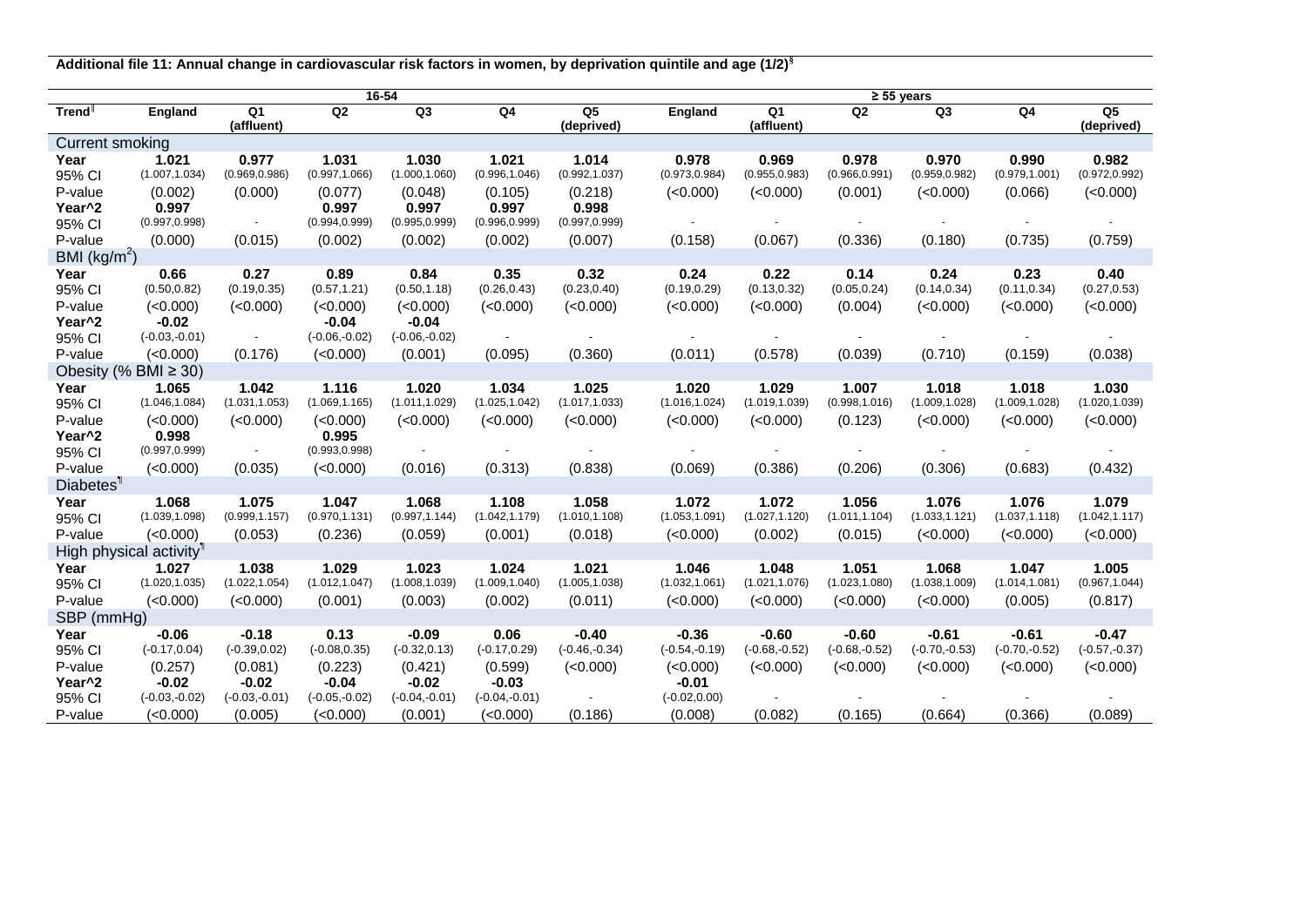**Additional file 11: Annual change in cardiovascular risk factors in women, by deprivation quintile and age (2/2)§**

|                                                             | 16-54          |                  |                |                |                |                              |                | $≥ 55 \text{ years}$ |                |                |                |                              |  |  |
|-------------------------------------------------------------|----------------|------------------|----------------|----------------|----------------|------------------------------|----------------|----------------------|----------------|----------------|----------------|------------------------------|--|--|
| Trend <sup>I</sup>                                          | <b>England</b> | Q1<br>(affluent) | Q <sub>2</sub> | Q <sub>3</sub> | Q4             | Q <sub>5</sub><br>(deprived) | England        | Q1<br>(affluent)     | Q <sub>2</sub> | Q <sub>3</sub> | Q4             | Q <sub>5</sub><br>(deprived) |  |  |
| High blood pressure (% SBP $\geq$ 140 mmHg)                 |                |                  |                |                |                |                              |                |                      |                |                |                |                              |  |  |
| Year                                                        | 0.967          | 0.950            | 0.957          | 0.969          | 0.986          | 0.971                        | 0.992          | 1.011                | 1.000          | 0.966          | 0.964          | 0.976                        |  |  |
| 95% CI                                                      | (0.960, 0.974) | (0.935, 0.966)   | (0.942, 0.973) | (0.954, 0.984) | (0.971, 1.002) | (0.955, 0.988)               | (0.979, 1.005) | (0.983, 1.040)       | (0.976, 1.025) | (0.959, 0.972) | (0.957, 0.971) | (0.970, 0.982)               |  |  |
| P-value                                                     | (<0.000)       | (<0.000)         | (<0.000)       | (<0.000)       | (0.087)        | (0.001)                      | (0.248)        | (0.432)              | (0.971)        | (<0.000)       | (<0.000)       | (<0.000)                     |  |  |
| Year <sup>^2</sup>                                          |                |                  |                |                |                |                              | 0.998          | 0.997                | 0.998          |                |                |                              |  |  |
| 95% CI                                                      |                |                  |                |                |                |                              | (0.997, 0.999) | (0.995, 0.999)       | (0.996, 0.999) |                |                |                              |  |  |
| P-value                                                     | (0.079)        | (0.865)          | (0.030)        | (0.265)        | (0.639)        | (0.715)                      | (<0.000)       | (<0.000)             | (0.007)        | (0.192)        | (0.393)        | (0.082)                      |  |  |
| Total cholesterol (mmol/l)                                  |                |                  |                |                |                |                              |                |                      |                |                |                |                              |  |  |
| Year                                                        | $-0.4$         | $-0.3$           | $-0.3$         | $-0.4$         | $-0.4$         | $-0.3$                       | $-1.1$         | $-0.9$               | $-1.0$         | $-1.1$         | $-1.2$         | $-1.3$                       |  |  |
| 95% CI                                                      | $(-0.4,-0.3)$  | $(-0.4,-0.2)$    | $(-0.5,-0.1)$  | $(-0.6,-0.3)$  | $(-0.6,-0.3)$  | $(-0.5,-0.2)$                | $(-1.2,-1.0)$  | $(-1.0,-0.7)$        | $(-1.1,-0.8)$  | $(-1.3,-0.9)$  | $(-1.4,-1.0)$  | $(-1.5,-1.1)$                |  |  |
| P-value                                                     | (<0.000)       | (<0.000)         | (<0.000)       | (0.000)        | (<0.000)       | (<0.000)                     | (<0.000)       | (<0.000)             | (<0.000)       | (<0.000)       | (<0.000)       | (<0.000)                     |  |  |
| Raised cholesterol (% TC $\geq$ 5.0 mmol/l) <sup>1</sup>    |                |                  |                |                |                |                              |                |                      |                |                |                |                              |  |  |
| Year                                                        | 0.990          | 0.990            | 0.991          | 0.983          | 0.995          | 0.990                        | 0.986          | 0.990                | 0.988          | 0.986          | 0.982          | 0.982                        |  |  |
| 95% CI                                                      | (0.987, 0.992) | (0.984, 0.995)   | (0.985, 0.996) | (0.978, 0.989) | (0.989, 1.001) | (0.984, 0.996)               | (0.984, 0.987) | (0.987, 0.993)       | (0.985, 0.991) | (0.982, 0.989) | (0.978, 0.986) | (0.977, 0.986)               |  |  |
| P-value                                                     | (<0.000)       | (<0.000)         | (0.001)        | (<0.000)       | (0.075)        | (0.001)                      | (<0.000)       | (<0.000)             | (<0.000)       | (<0.000)       | (<0.000)       | (<0.000)                     |  |  |
| Fruit and vegetable consumption (portions)                  |                |                  |                |                |                |                              |                |                      |                |                |                |                              |  |  |
| Year                                                        | 4.2            | 2.2              | 2.5            | 3.9            | 7.5            | 5.0                          | 3.4            | 2.2                  | 1.3            | 3.7            | 6.5            | 3.5                          |  |  |
| 95% CI                                                      | (2.5, 5.8)     | $(-0.6, 5.1)$    | $(-0.7, 5.8)$  | (0.2, 7.5)     | (3.9, 11.2)    | (0.5, 9.4)                   | (1.7, 5.1)     | $(-0.4, 4.8)$        | $(-1.4, 3.9)$  | (0.3, 7.1)     | (2.6, 10.4)    | $(-1.7, 8.7)$                |  |  |
| P-value                                                     | (<0.000)       | (0.127)          | (0.125)        | (0.039)        | (<0.000)       | (0.028)                      | (<0.000)       | (0.094)              | (0.342)        | (0.031)        | (0.001)        | (0.186)                      |  |  |
| Year <sup>^2</sup>                                          |                |                  |                |                |                |                              |                |                      |                |                |                |                              |  |  |
| 95% CI                                                      |                |                  |                |                |                |                              |                |                      |                |                |                |                              |  |  |
| P-value                                                     | (0.031)        | (0.356)          | (0.151)        | (0.448)        | (0.362)        | (0.371)                      | (0.176)        | (0.128)              | (0.091)        | (0.161)        | (0.939)        | (0.610)                      |  |  |
| Fruit and vegetable consumption (% $\geq$ 5 portions a day) |                |                  |                |                |                |                              |                |                      |                |                |                |                              |  |  |
| Year                                                        | 1.033          | 1.427            | 1.028          | 1.036          | 1.046          | 1.034                        | 1.256          | 1.014                | 1.409          | 1.048          | 1.055          | 1.018                        |  |  |
| 95% CI                                                      | (1.025, 1.042) | (1.173, 1.736)   | (1.001, 1.046) | (1.016, 1.055) | (1.027, 1.066) | (1.010, 1.058)               | (1.117, 1.412) | (0.996, 1.032)       | (1.147, 1.732) | (1.026, 1.070) | (1.030, 1.081) | (0.987, 1.050)               |  |  |
| P-value                                                     | (<0.000)       | (<0.000)         | (0.001)        | (<0.000)       | (<0.000)       | (0.006)                      | (<0.000)       | (0.119)              | (0.001)        | (<0.000)       | (<0.000)       | (0.254)                      |  |  |
| Year <sup>^2</sup>                                          |                | 0.986            |                |                |                |                              | 0.991          |                      | 0.986          |                |                |                              |  |  |
| 95% CI                                                      |                | (0.978, 0.994)   |                |                |                |                              | (0.986, 0.996) |                      | (0.977, 0.995) |                |                |                              |  |  |
| P-value                                                     | (0.019)        | (0.001)          | (0.484)        | (0.947)        | (0.303)        | (0.988)                      | (0.001)        | (0.372)              | (0.002)        | (0.140)        | (0.492)        | (0.099)                      |  |  |

**§**Values are prevalence ratios (PR) for annual change (smoking, obesity, diabetes, high physical activity, high blood pressure, raised cholesterol, and consuming five or more portions of fruit and vegetables per day) or level (body mass index, systolic blood pressure, total cholesterol, and fruit and vegetable consumption). Log-binomial and log-linear regression used for binary and continuous risk factors respectively. Models fitted separately to each deprivation quintile (adjusted for age). Negative numbers/PR below 1 indicate a decreasing trend, positive numbers/PR above 1 an increasing trend. [Tests of socioeconomic differentials in the pace of change are shown for binary risk factors in Tables 2 and 3. The p-values for the interaction terms assess a) whether the change in risk factor levels/PR over 1994-2008 differed according to IMD; and equivalently b) whether the differences in risk factor levels/PR by IMD changed over time].